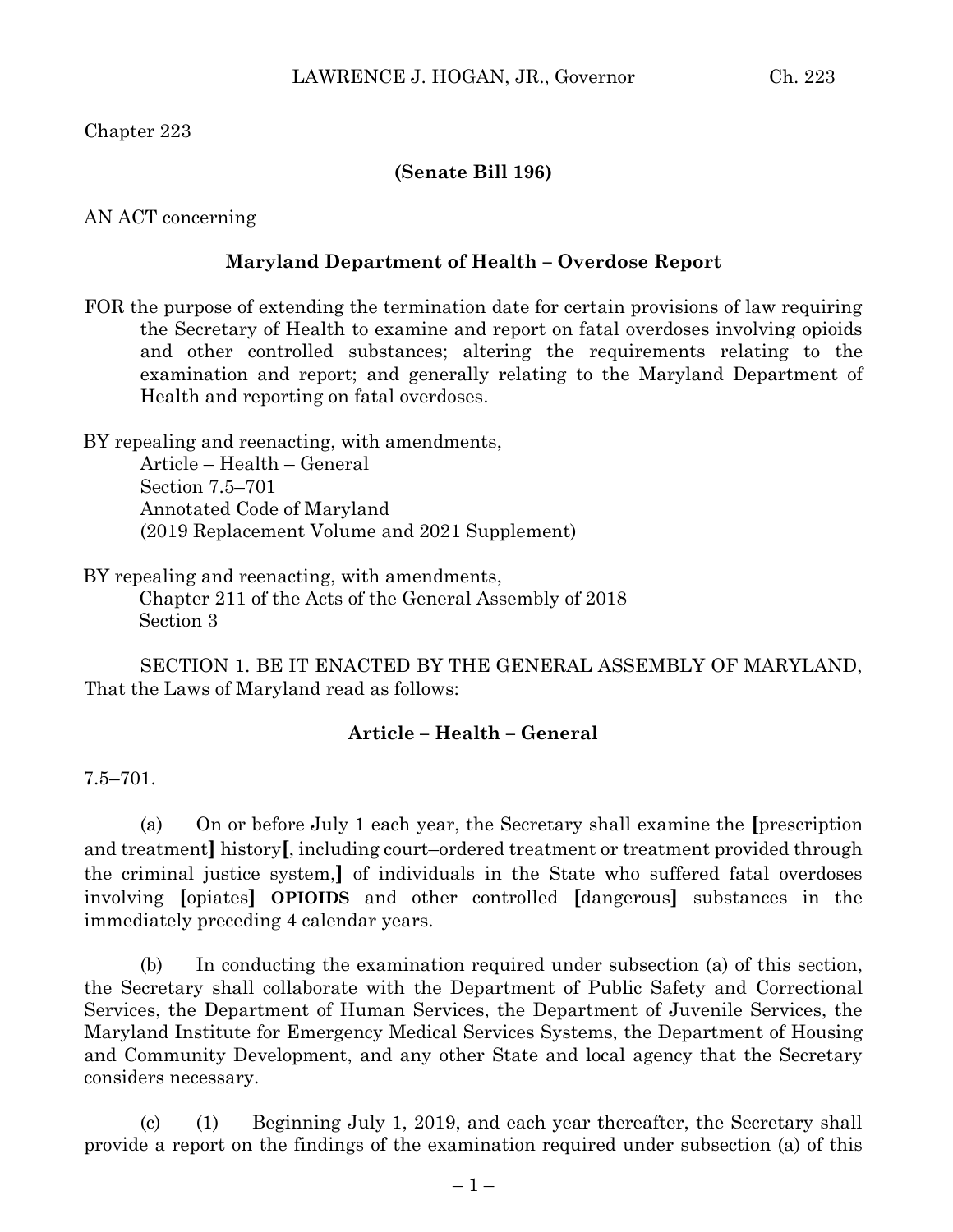section to the Governor and, in accordance with § 2–1257 of the State Government Article, the General Assembly.

(2) The report required under paragraph (1) of this subsection shall:

(i) Include an assessment of the factors associated with fatal and nonfatal opioid overdose risk and an assessment of the programs targeted at opioid use and misuse, including:

1. Utilization of mental health and substance use disorder treatment and recovery support services, including claims data from the Maryland Medical Assistance Program;

2. Utilization of hospital services;

- 3. Utilization of emergency medical services;
- 4. Utilization of controlled prescription drugs and antidotes;

5. Involvement with the State and local criminal justice system, including arrest, incarceration, and community supervision;

6. Involvement with social services agencies;

7. Socioeconomic status, race, age, ethnicity, location of overdose, marital status, and employment status;

- 8. Education status; and
- 9. Access to public or private health insurance coverage;

(ii) Identify and assess methods of intervening with populations found to be at risk of overdose or a substance use disorder; and

(iii) Include recommendations for improving and providing statewide prevention, response, and data collection efforts related to substance use disorder.

(3) The assessment required under paragraph (2) of this subsection shall include accessing, and where feasible links to, the following data sets:

- (i) Overdose deaths and other fatal drug poisonings;
- (ii) Substance use treatment;
- (iii) Prescription Drug Monitoring Program;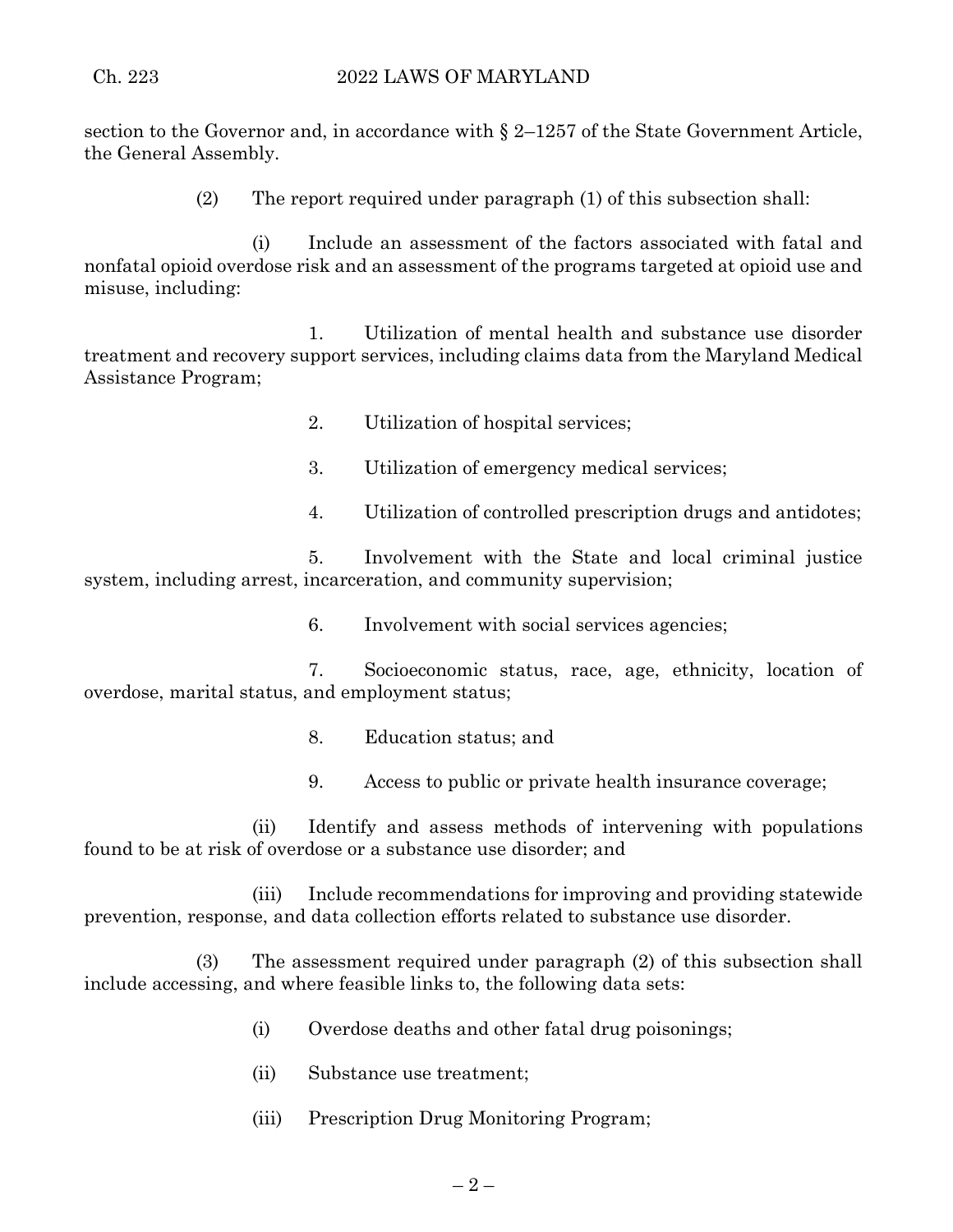## LAWRENCE J. HOGAN, JR., Governor Ch. 223

- (iv) Emergency medical services database;
- (v) Select birth information for children exposed to opioids during

gestation;

- (vi) Cancer registry;
- (vii) Cause and manner of death and toxicology;

(viii) Hospital case mix, emergency department and inpatient records associated with substance use disorder and nonfatal controlled dangerous substance–related poisonings;

(ix) All payer claims database;

(x) Corrections mental health and substance use disorder data and incarcerations in correctional facilities including county detention centers;

- (xi) **[**Needle exchange program**] SYRINGE SERVICE PROGRAMS**;
- (xii) Drug seizures;
- (xiii) Index of concentration at the extremes;
- (xiv) Maryland violent death records system;

(xv) Electronic Surveillance System for the Early Notification of Community–based Epidemics;

- (xvi) Vital statistics;
- (xvii) State and local fatality review records; and

(xviii) Maryland Medical Assistance Program pharmacy claims.

(4) On or before September 1, 2018, each entity identified under subsection (b) of this section shall provide data to the Department in accordance with this section and enter into a data sharing use agreement with the Department.

(d) Any records and information provided to the Department in accordance with this section that could identify any individual are not public records and are not subject to discovery, subpoena, or other means of legal compulsion in civil or criminal litigation.

(e) The Department shall seek any available federal funding to implement the requirements of this section.